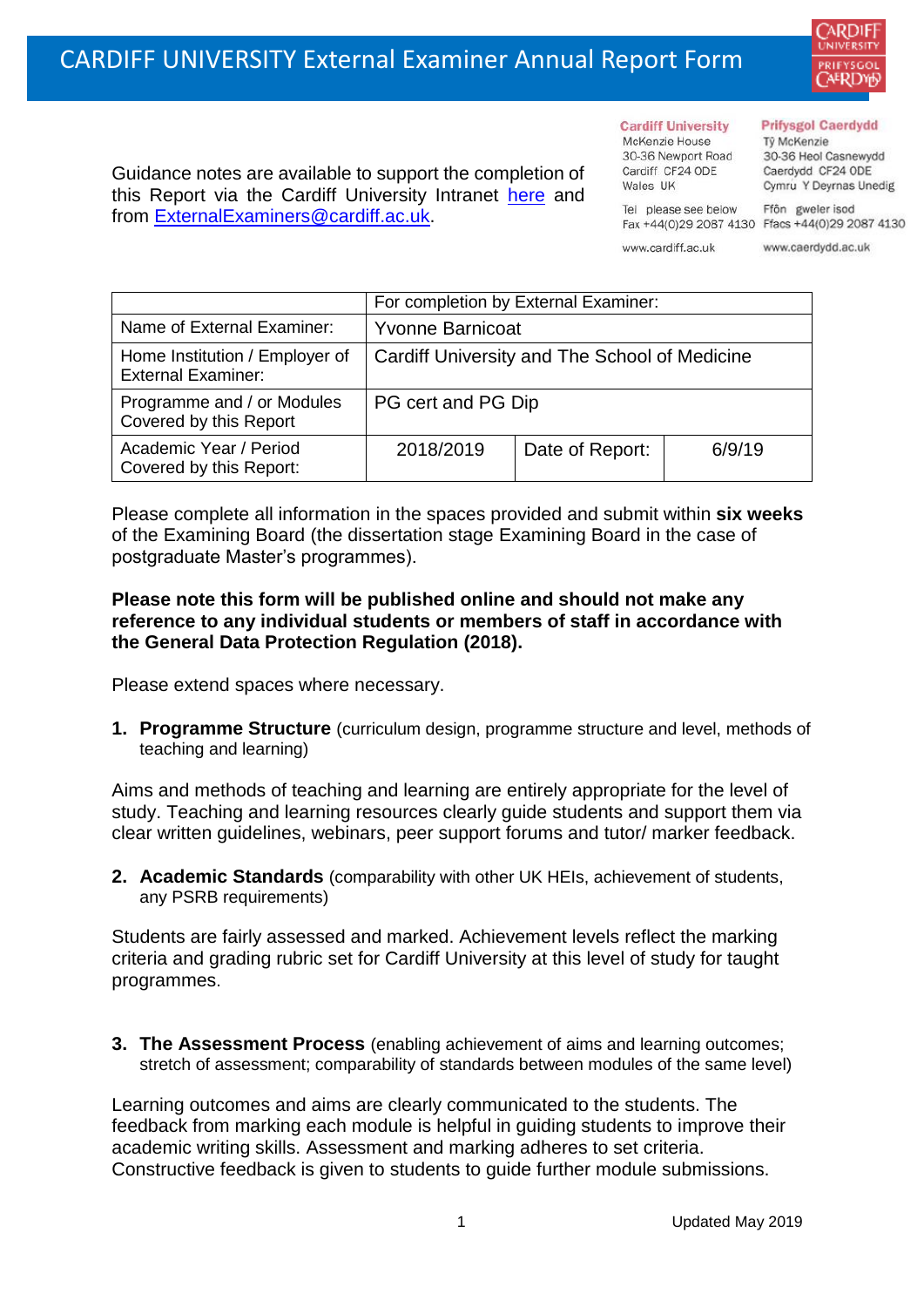4. **Examination of Master's Dissertations (if applicable)** (sample of dissertations received, appropriateness of marking schemes, standard of internal marking, classification of awards)

[*Where possible please complete this section following the dissertation examining board determining the final award*.]

## **5. Year-on-Year Comments**

[Previous External Examiner Reports are available from the Cardiff University Website [here.](https://www.cardiff.ac.uk/public-information/quality-and-standards/external-examiner-reports)]

It has been a pleasure to once again be part of the Cardiff University Taught Medic Team. Marking and grading of submitted modules by internal examiners is consistently fair and constructive, adhering strictly to the grading rubric for marking criteria. There has been consistent agreement of grades awarded throughout the year.

- **6. Preparation for the role of External Examiner (for new External Examiners only)** (appropriateness of briefing provided by the programme team and supporting information, visits to School, ability to meet with students, arrangements for accessing work to review)
- **7. Noteworthy Practice and Enhancement** (good and innovative practice in learning, teaching and assessment; opportunities for enhancement of learning opportunities)

The taught module descriptors are in the process of updating and streamlining. The MSc Pain Management programme is hoping to expand to include long term condition management which should attract more students and enhance learning opportunities and overall best practice for all clinicians involved in these areas.

**8. Appointment Overview (for retiring External Examiners only)** (significant changes in standards, programme/discipline developments, implementation of recommendations, further areas of work)

As a retiring external examiner, it has been an absolute pleasure to work with such dedicated and knowledgeable colleagues. I have continued to learn and enhance my own practice skills based on research presented by students. I have been constantly impressed by the quality of knowledge and feedback of the marking team. Furthermore, I would recommend any potential students to engage with Cardiff University if they are considering improving their medical study skills and ongoing practice enhancement.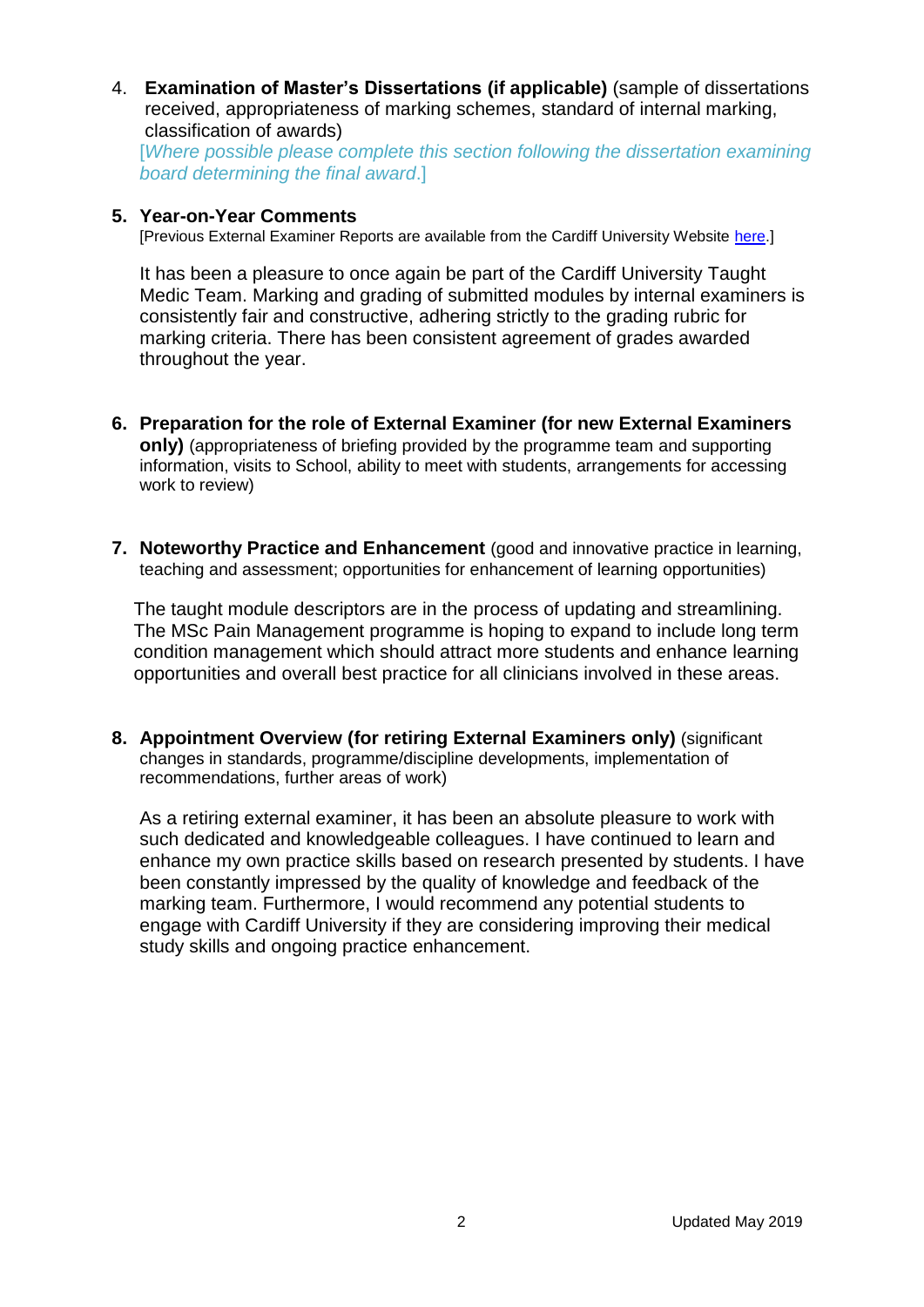## **9. Annual Report Checklist**

Please include appropriate comments within Sections 1-7 above for any answer of 'No'.

|                                                        |                                                                                                                                                             | <b>Yes</b><br>(Y) | <b>No</b><br>(N) | N/A<br>(N/A) |
|--------------------------------------------------------|-------------------------------------------------------------------------------------------------------------------------------------------------------------|-------------------|------------------|--------------|
| <b>Programme/Course information</b>                    |                                                                                                                                                             |                   |                  |              |
| 9.1                                                    | Did you receive sufficient information about the Programme and<br>its contents, learning outcomes and assessments?                                          | y                 |                  |              |
| 9.2                                                    | Were you asked to comment on any changes to the assessment<br>of the Programme?                                                                             |                   |                  | N/A          |
| <b>Commenting on draft examination question papers</b> |                                                                                                                                                             |                   |                  |              |
| 9.3                                                    | Were you asked to approve all examination papers contributing<br>to the final award?                                                                        | Y                 |                  |              |
| 9.4                                                    | Were the nature, spread and level of the questions appropriate?                                                                                             | Y                 |                  |              |
| 9.5                                                    | Were suitable arrangements made to consider your comments?                                                                                                  | Y                 |                  |              |
| <b>Examination scripts</b>                             |                                                                                                                                                             |                   |                  |              |
| 9.6                                                    | Did you receive a sufficient number of scripts to be able to assess<br>whether the internal marking and classifications were appropriate<br>and consistent? | Y                 |                  |              |
| 9.7                                                    | Was the general standard and consistency of marking<br>appropriate?                                                                                         | Y                 |                  |              |
| 9.8                                                    | Were the scripts marked in such a way as to enable you to see<br>the reasons for the award of given marks?                                                  | Y                 |                  |              |
| 9.9                                                    | Were you satisfied with the standard and consistency of marking<br>applied by the internal examiners?                                                       | Y                 |                  |              |
| 9.10                                                   | In your judgement, did you have the opportunity to examine a<br>sufficient cross-section of candidates' work contributing to the<br>final assessment?       | Y                 |                  |              |
|                                                        | <b>Coursework and practical assessments</b>                                                                                                                 |                   |                  |              |
| 9.11                                                   | Was the choice of subjects for coursework and / or practical<br>assessments appropriate?                                                                    | Y                 |                  |              |
| 9.12                                                   | Were you afforded access to an appropriate sample of<br>coursework and / or practical assessments?                                                          | Y                 |                  |              |
| 9.13                                                   | Was the method and general standard of assessment<br>appropriate?                                                                                           | Y                 |                  |              |
| 9.14                                                   | Is sufficient feedback provided to students on their assessed<br>work?                                                                                      | Y                 |                  |              |
|                                                        | <b>Clinical examinations (if applicable)</b>                                                                                                                |                   |                  |              |
| 9.15                                                   | Were satisfactory arrangements made for the conduct of clinical<br>assessments?                                                                             |                   |                  | N/A          |
|                                                        | <b>Sampling of work</b>                                                                                                                                     |                   |                  |              |
| 9.16                                                   | Were you afforded sufficient time to consider samples of<br>assessed work?                                                                                  | Y                 |                  |              |
|                                                        | <b>Examining board meeting</b>                                                                                                                              |                   |                  |              |
| 9.17                                                   | Were you able to attend the Examining Board meeting?                                                                                                        |                   | N                |              |